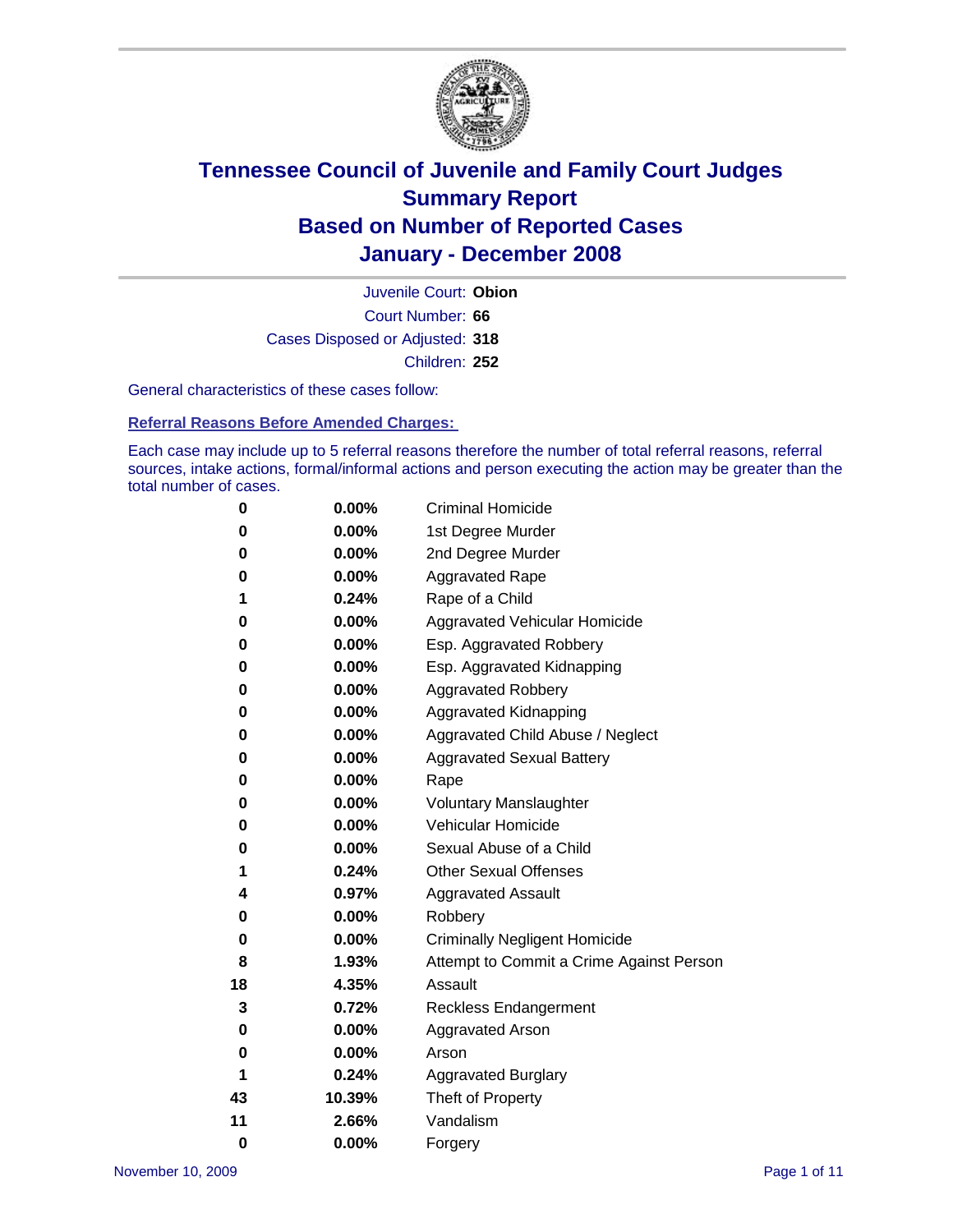

Court Number: **66** Juvenile Court: **Obion** Cases Disposed or Adjusted: **318** Children: **252**

#### **Referral Reasons Before Amended Charges:**

Each case may include up to 5 referral reasons therefore the number of total referral reasons, referral sources, intake actions, formal/informal actions and person executing the action may be greater than the total number of cases.

| 0           | 0.00%    | <b>Worthless Checks</b>                                     |
|-------------|----------|-------------------------------------------------------------|
| $\mathbf 2$ | 0.48%    | Illegal Possession / Fraudulent Use of Credit / Debit Cards |
| 8           | 1.93%    | <b>Burglary</b>                                             |
| 0           | $0.00\%$ | Unauthorized Use of a Vehicle                               |
| $\bf{0}$    | 0.00%    | <b>Cruelty to Animals</b>                                   |
| 0           | 0.00%    | Sale of Controlled Substances                               |
| 1           | 0.24%    | <b>Other Drug Offenses</b>                                  |
| 9           | 2.17%    | <b>Possession of Controlled Substances</b>                  |
| 0           | 0.00%    | <b>Criminal Attempt</b>                                     |
| 0           | 0.00%    | Carrying Weapons on School Property                         |
| $\mathbf 2$ | 0.48%    | Unlawful Carrying / Possession of a Weapon                  |
| 1           | 0.24%    | <b>Evading Arrest</b>                                       |
| 0           | 0.00%    | Escape                                                      |
| 0           | 0.00%    | Driving Under Influence (DUI)                               |
| 9           | 2.17%    | Possession / Consumption of Alcohol                         |
| 6           | 1.45%    | Resisting Stop, Frisk, Halt, Arrest or Search               |
| 0           | 0.00%    | <b>Aggravated Criminal Trespass</b>                         |
| 1           | 0.24%    | Harassment                                                  |
| 0           | 0.00%    | Failure to Appear                                           |
| 1           | 0.24%    | Filing a False Police Report                                |
| 3           | 0.72%    | Criminal Impersonation                                      |
| 16          | 3.86%    | <b>Disorderly Conduct</b>                                   |
| 5           | 1.21%    | <b>Criminal Trespass</b>                                    |
| 3           | 0.72%    | <b>Public Intoxication</b>                                  |
| $\bf{0}$    | 0.00%    | Gambling                                                    |
| 168         | 40.58%   | Traffic                                                     |
| $\bf{0}$    | $0.00\%$ | <b>Local Ordinances</b>                                     |
| $\mathbf 2$ | 0.48%    | Violation of Wildlife Regulations                           |
| 0           | $0.00\%$ | Contempt of Court                                           |
| 2           | 0.48%    | Violation of Probation                                      |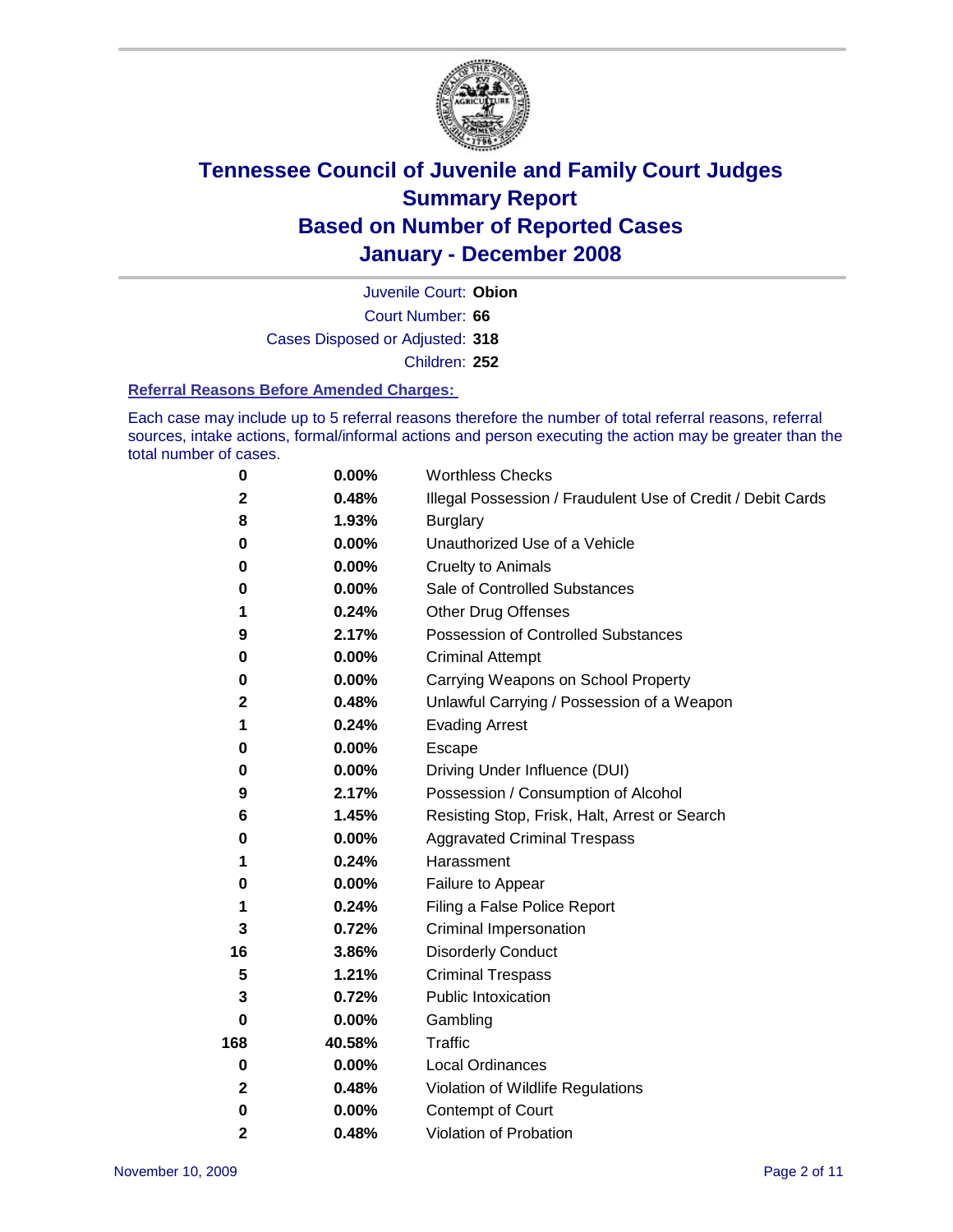

Court Number: **66** Juvenile Court: **Obion** Cases Disposed or Adjusted: **318** Children: **252**

#### **Referral Reasons Before Amended Charges:**

Each case may include up to 5 referral reasons therefore the number of total referral reasons, referral sources, intake actions, formal/informal actions and person executing the action may be greater than the total number of cases.

| 5        | 1.21%   | In-State Runaway                      |
|----------|---------|---------------------------------------|
| $\bf{0}$ | 0.00%   | Out-of-State Runaway                  |
| $12 \,$  | 2.90%   | Possession of Tobacco Products        |
| 0        | 0.00%   | Violation of a Valid Court Order      |
| 24       | 5.80%   | Violation of Curfew                   |
| 0        | 0.00%   | <b>Sexually Abused Child</b>          |
| $\bf{0}$ | 0.00%   | <b>Physically Abused Child</b>        |
| 0        | 0.00%   | Dependency / Neglect                  |
| 0        | 0.00%   | <b>Termination of Parental Rights</b> |
| 0        | 0.00%   | Violation of Pretrial Diversion       |
| 0        | 0.00%   | Violation of Informal Adjustment      |
| 1        | 0.24%   | <b>Judicial Review</b>                |
| 0        | 0.00%   | <b>Administrative Review</b>          |
| 0        | 0.00%   | <b>Foster Care Review</b>             |
|          | 0.24%   | Custody                               |
| 0        | 0.00%   | Visitation                            |
| 0        | 0.00%   | Paternity / Legitimation              |
| 0        | 0.00%   | <b>Child Support</b>                  |
| 3        | 0.72%   | <b>Request for Medical Treatment</b>  |
| $\bf{0}$ | 0.00%   | <b>Consent to Marry</b>               |
| 0        | 0.00%   | Other                                 |
| 414      | 100.00% | <b>Total Referrals</b>                |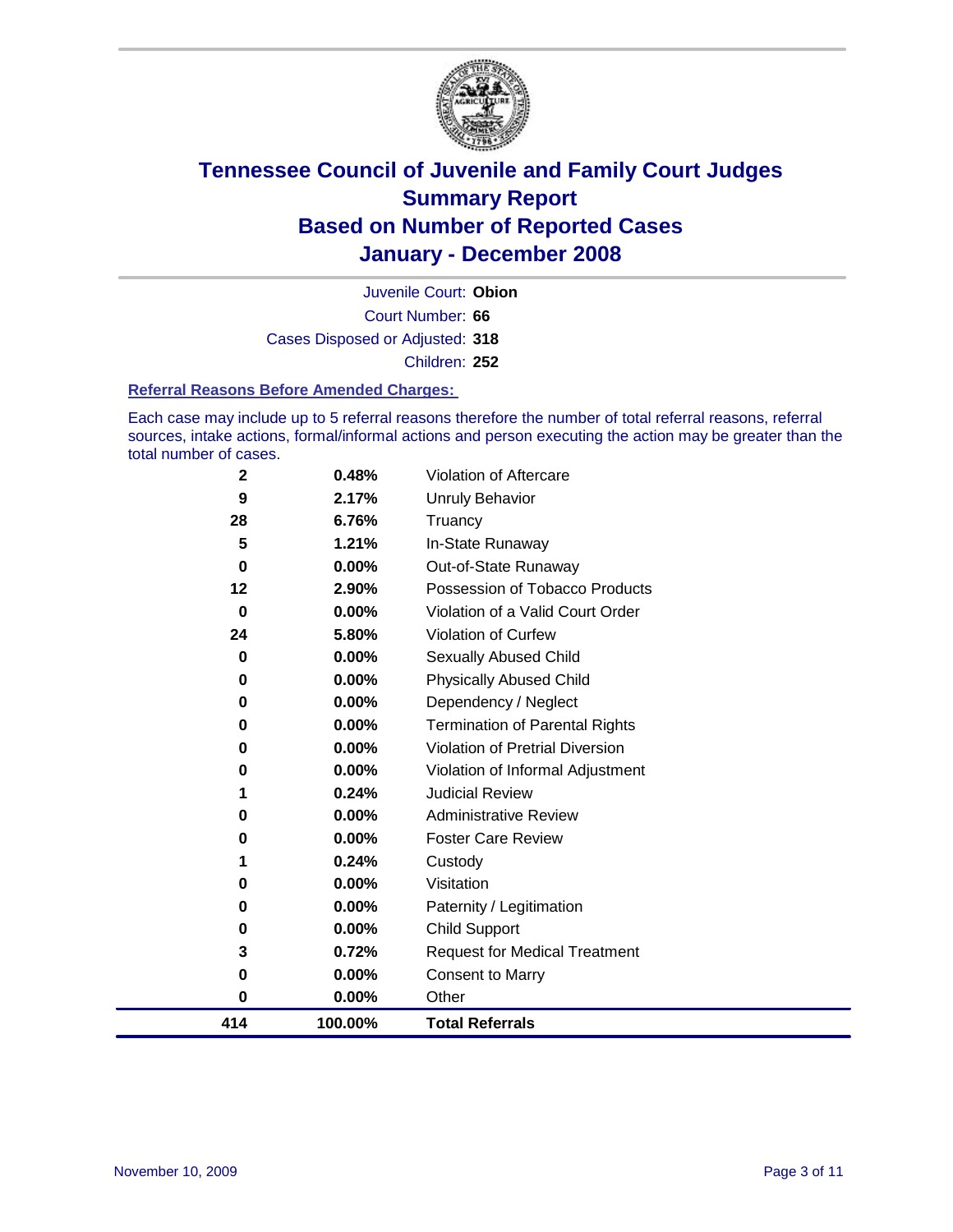

| 414                        | 100.00%                         | <b>Total Referral Sources</b>     |  |  |
|----------------------------|---------------------------------|-----------------------------------|--|--|
| 0                          | 0.00%                           | Other                             |  |  |
| 0                          | 0.00%                           | Unknown                           |  |  |
| 3                          | 0.72%                           | Hospital                          |  |  |
| 0                          | 0.00%                           | Child & Parent                    |  |  |
| 25                         | 6.04%                           | Victim                            |  |  |
| 7                          | 1.69%                           | <b>Other Court</b>                |  |  |
| 0                          | 0.00%                           | Social Agency                     |  |  |
| 1                          | 0.24%                           | <b>Court Staff</b>                |  |  |
| 0                          | 0.00%                           | <b>District Attorney's Office</b> |  |  |
| 0                          | 0.00%                           | <b>Other State Department</b>     |  |  |
| 6                          | 1.45%                           | <b>DCS</b>                        |  |  |
| 0                          | 0.00%                           | <b>CSA</b>                        |  |  |
| 27                         | 6.52%                           | School                            |  |  |
| 0                          | 0.00%                           | Self                              |  |  |
| 5                          | 1.21%                           | <b>Relatives</b>                  |  |  |
| 10                         | 2.42%                           | Parents                           |  |  |
| 330                        | 79.71%                          | Law Enforcement                   |  |  |
| <b>Referral Sources: 1</b> |                                 |                                   |  |  |
|                            |                                 | Children: 252                     |  |  |
|                            | Cases Disposed or Adjusted: 318 |                                   |  |  |
|                            |                                 | Court Number: 66                  |  |  |
|                            | Juvenile Court: Obion           |                                   |  |  |
|                            |                                 |                                   |  |  |

### **Age of Child at Referral: 2**

| 28<br>105<br>108<br>0<br>0 | 41.67%<br>42.86%<br>$0.00\%$<br>0.00% | Ages 15 through 16<br>Ages 17 through 18<br>Ages 19 and Over<br>Unknown |
|----------------------------|---------------------------------------|-------------------------------------------------------------------------|
|                            |                                       |                                                                         |
|                            |                                       |                                                                         |
|                            |                                       |                                                                         |
|                            |                                       |                                                                         |
|                            | 11.11%                                | Ages 13 through 14                                                      |
| 5                          | 1.98%                                 | Ages 11 through 12                                                      |
|                            | 2.38%                                 | Ages 10 and Under                                                       |
|                            | 6                                     |                                                                         |

<sup>1</sup> If different than number of Referral Reasons (414), verify accuracy of your court's data.

<sup>2</sup> One child could be counted in multiple categories, verify accuracy of your court's data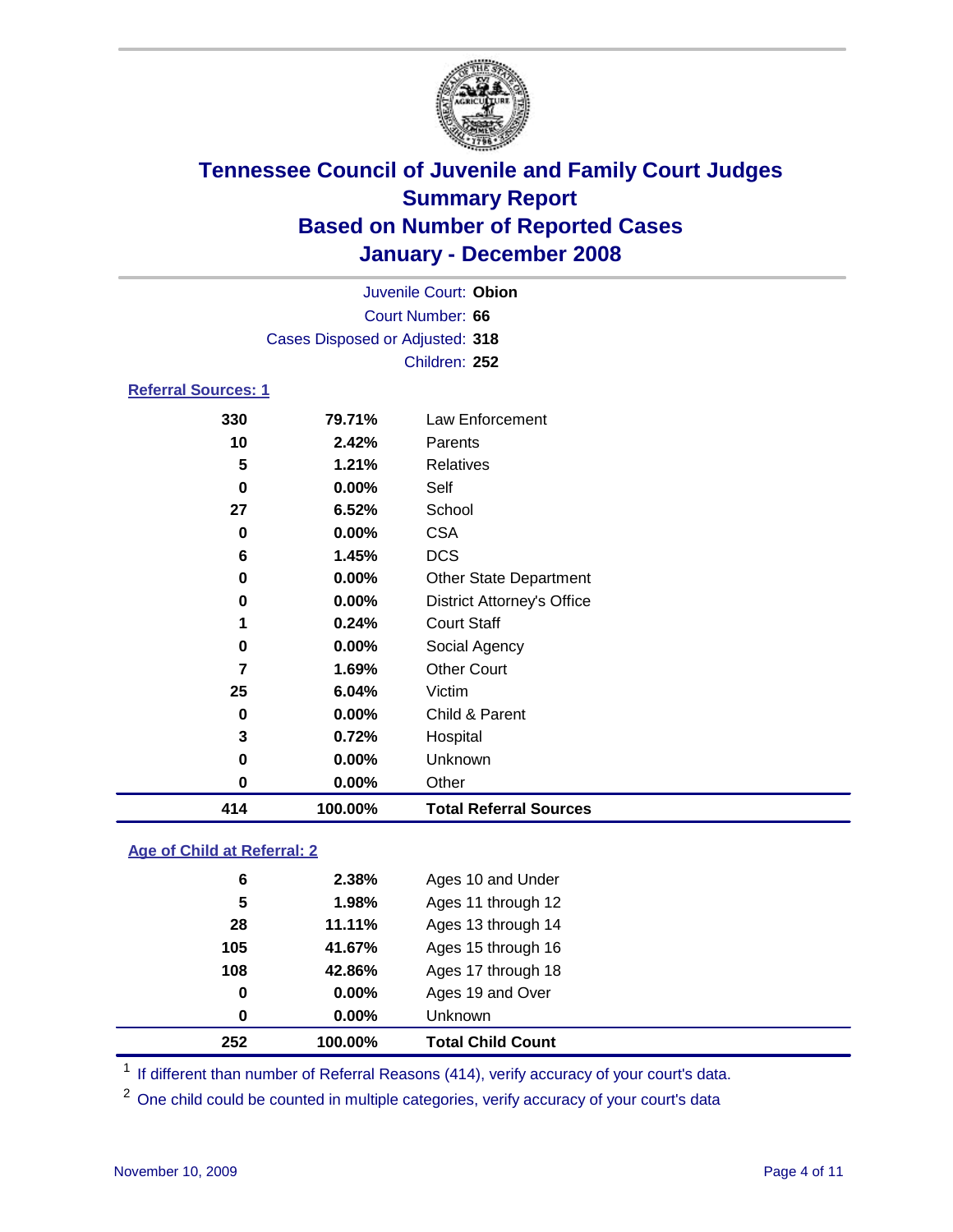

| Juvenile Court: Obion                   |                  |                          |  |  |
|-----------------------------------------|------------------|--------------------------|--|--|
|                                         | Court Number: 66 |                          |  |  |
| Cases Disposed or Adjusted: 318         |                  |                          |  |  |
|                                         |                  | Children: 252            |  |  |
| Sex of Child: 1                         |                  |                          |  |  |
| 183                                     | 72.62%           | Male                     |  |  |
| 69                                      | 27.38%           | Female                   |  |  |
| $\bf{0}$                                | 0.00%            | Unknown                  |  |  |
| 252                                     | 100.00%          | <b>Total Child Count</b> |  |  |
| <b>Race of Child: 1</b>                 |                  |                          |  |  |
| 205                                     | 81.35%           | White                    |  |  |
| 46                                      | 18.25%           | African American         |  |  |
| 0                                       | 0.00%            | Native American          |  |  |
| 0                                       | 0.00%            | Asian                    |  |  |
| 1                                       | 0.40%            | Mixed                    |  |  |
| $\bf{0}$                                | 0.00%            | Unknown                  |  |  |
| 252                                     | 100.00%          | <b>Total Child Count</b> |  |  |
| <b>Hispanic Origin: 1</b>               |                  |                          |  |  |
| $\overline{7}$                          | 2.78%            | Yes                      |  |  |
| 245                                     | 97.22%           | <b>No</b>                |  |  |
| $\mathbf 0$                             | 0.00%            | Unknown                  |  |  |
| 252                                     | 100.00%          | <b>Total Child Count</b> |  |  |
|                                         |                  |                          |  |  |
| <b>School Enrollment of Children: 1</b> |                  |                          |  |  |
| 234                                     | 92.86%           | Yes                      |  |  |
| 18                                      | 7.14%            | No                       |  |  |
| $\mathbf 0$                             | 0.00%            | Unknown                  |  |  |
| 252                                     | 100.00%          | <b>Total Child Count</b> |  |  |

One child could be counted in multiple categories, verify accuracy of your court's data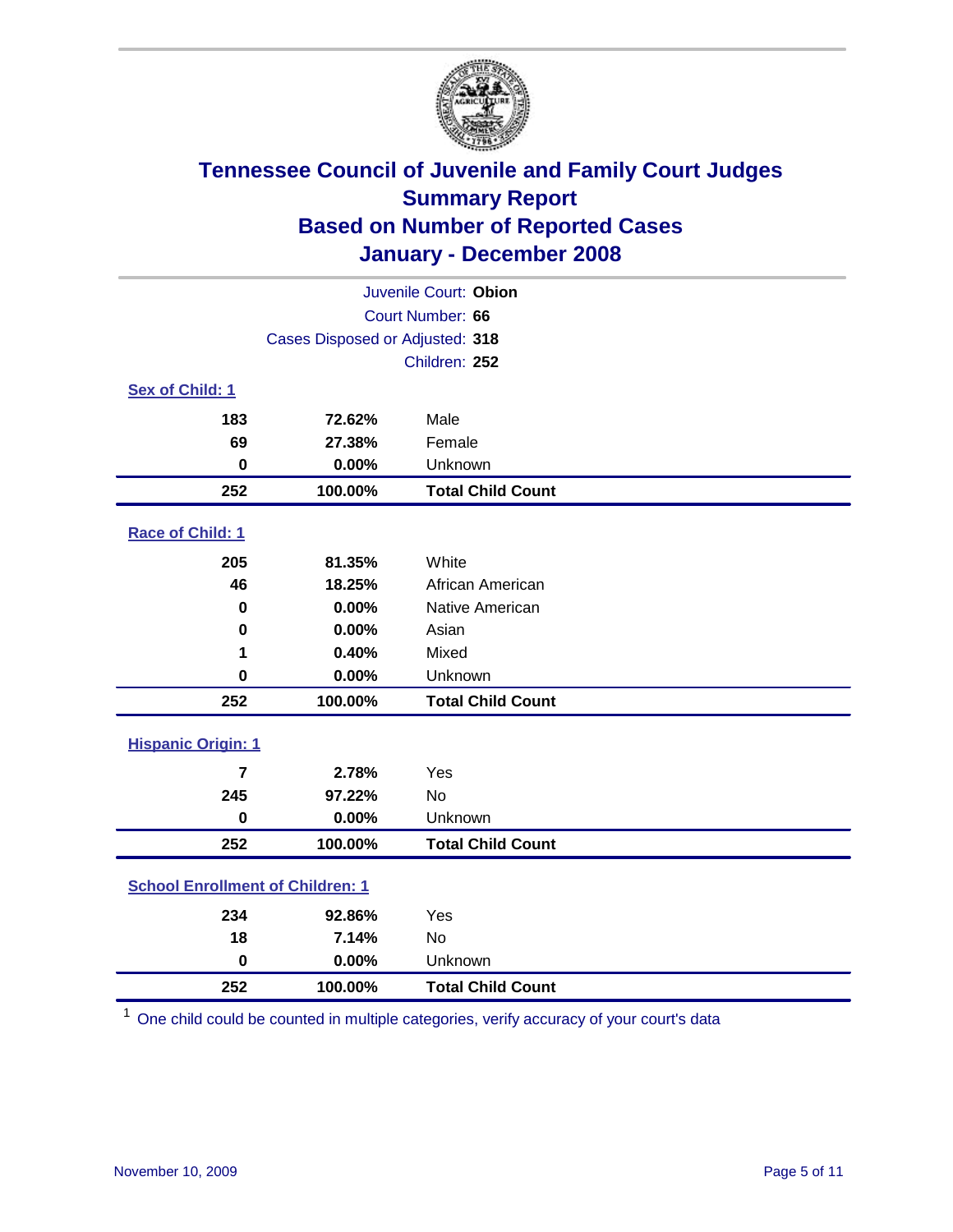

Court Number: **66** Juvenile Court: **Obion** Cases Disposed or Adjusted: **318** Children: **252**

### **Living Arrangement of Child at Time of Referral: 1**

| 252 | 100.00%  | <b>Total Child Count</b>     |
|-----|----------|------------------------------|
| 5   | 1.98%    | Other                        |
| 0   | 0.00%    | Unknown                      |
| 0   | $0.00\%$ | Independent                  |
| 0   | 0.00%    | In an Institution            |
| 1   | 0.40%    | In a Residential Center      |
| 0   | 0.00%    | In a Group Home              |
| 1   | 0.40%    | With Foster Family           |
| 0   | 0.00%    | With Adoptive Parents        |
| 21  | 8.33%    | <b>With Relatives</b>        |
| 38  | 15.08%   | <b>With Father</b>           |
| 122 | 48.41%   | With Mother                  |
| 17  | 6.75%    | With Mother and Stepfather   |
| 5   | 1.98%    | With Father and Stepmother   |
| 42  | 16.67%   | With Both Biological Parents |

#### **Type of Detention: 2**

| 318          | 100.00%  | <b>Total Detention Count</b> |  |
|--------------|----------|------------------------------|--|
| 0            | $0.00\%$ | Other                        |  |
| 316          | 99.37%   | Does Not Apply               |  |
| 0            | $0.00\%$ | Unknown                      |  |
| $\mathbf{2}$ | 0.63%    | <b>Psychiatric Hospital</b>  |  |
| 0            | $0.00\%$ | Jail - No Separation         |  |
| 0            | $0.00\%$ | Jail - Partial Separation    |  |
| 0            | $0.00\%$ | Jail - Complete Separation   |  |
| 0            | 0.00%    | Juvenile Detention Facility  |  |
| 0            | $0.00\%$ | Non-Secure Placement         |  |
|              |          |                              |  |

<sup>1</sup> One child could be counted in multiple categories, verify accuracy of your court's data

<sup>2</sup> If different than number of Cases (318) verify accuracy of your court's data.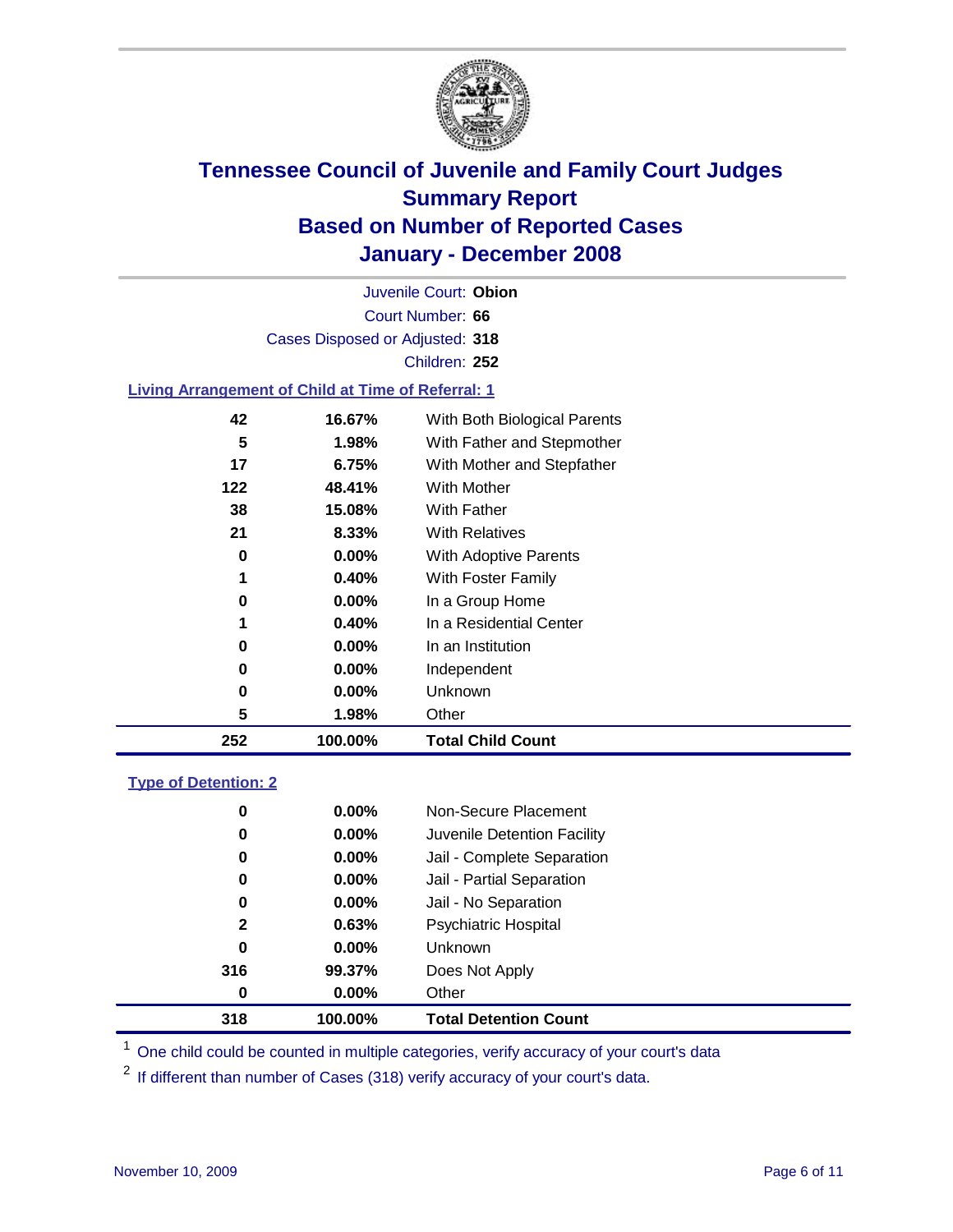

|                                                    | Juvenile Court: Obion           |                                      |  |  |  |  |
|----------------------------------------------------|---------------------------------|--------------------------------------|--|--|--|--|
|                                                    | Court Number: 66                |                                      |  |  |  |  |
|                                                    | Cases Disposed or Adjusted: 318 |                                      |  |  |  |  |
|                                                    | Children: 252                   |                                      |  |  |  |  |
| <b>Placement After Secure Detention Hearing: 1</b> |                                 |                                      |  |  |  |  |
| $\mathbf{2}$                                       | 0.63%                           | Returned to Prior Living Arrangement |  |  |  |  |
| 1                                                  | 0.31%                           | Juvenile Detention Facility          |  |  |  |  |
| $\bf{0}$                                           | 0.00%                           | Jail                                 |  |  |  |  |
| $\bf{0}$                                           | 0.00%                           | Shelter / Group Home                 |  |  |  |  |
| $\bf{0}$                                           | 0.00%                           | <b>Foster Family Home</b>            |  |  |  |  |
| $\bf{0}$                                           | 0.00%                           | Psychiatric Hospital                 |  |  |  |  |
| 0                                                  | 0.00%                           | Unknown                              |  |  |  |  |
| 315                                                | 99.06%                          | Does Not Apply                       |  |  |  |  |
| $\bf{0}$                                           | 0.00%                           | Other                                |  |  |  |  |
| 318                                                | 100.00%                         | <b>Total Placement Count</b>         |  |  |  |  |
| <b>Intake Actions: 2</b>                           |                                 |                                      |  |  |  |  |
| 241                                                | 58.21%                          | <b>Petition Filed</b>                |  |  |  |  |
| 1                                                  | 0.24%                           | <b>Motion Filed</b>                  |  |  |  |  |
| 158                                                | 38.16%                          | <b>Citation Processed</b>            |  |  |  |  |
| $\bf{0}$                                           | 0.00%                           | Notification of Paternity Processed  |  |  |  |  |
| 0                                                  | 0.00%                           | Scheduling of Judicial Review        |  |  |  |  |
| 0                                                  | 0.00%                           | Scheduling of Administrative Review  |  |  |  |  |
| 0                                                  | 0.00%                           | Scheduling of Foster Care Review     |  |  |  |  |
| 0                                                  |                                 |                                      |  |  |  |  |
|                                                    | 0.00%                           | Unknown                              |  |  |  |  |
| 1                                                  | 0.24%                           | Does Not Apply                       |  |  |  |  |
| 13                                                 | 3.14%                           | Other                                |  |  |  |  |

<sup>1</sup> If different than number of Cases (318) verify accuracy of your court's data.

<sup>2</sup> If different than number of Referral Reasons (414), verify accuracy of your court's data.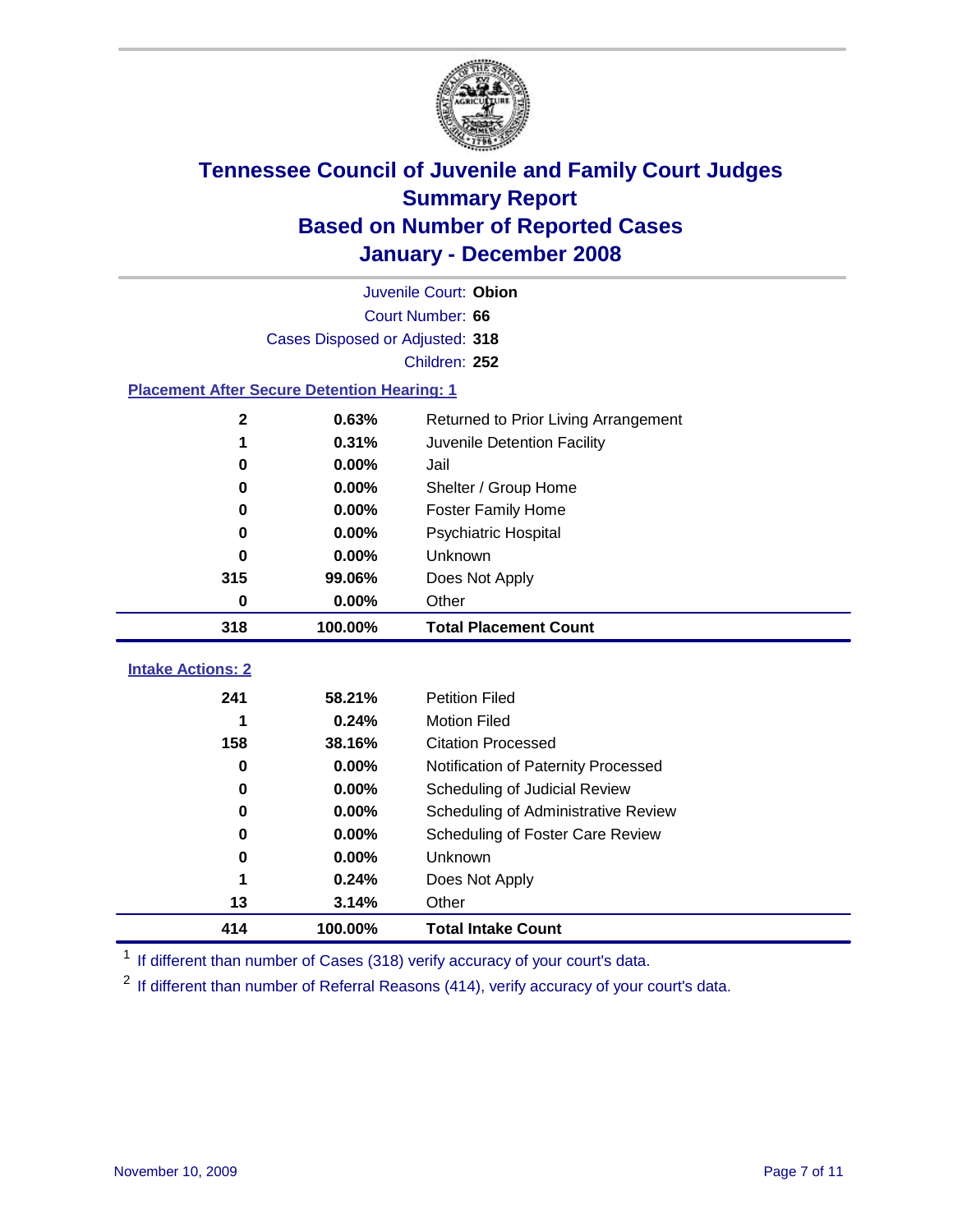

Court Number: **66** Juvenile Court: **Obion** Cases Disposed or Adjusted: **318** Children: **252**

### **Last Grade Completed by Child: 1**

| 0            | 0.00%   | Too Young for School     |
|--------------|---------|--------------------------|
| 0            | 0.00%   | Preschool                |
| 0            | 0.00%   | Kindergarten             |
| 0            | 0.00%   | 1st Grade                |
|              | 0.40%   | 2nd Grade                |
| $\mathbf{2}$ | 0.79%   | 3rd Grade                |
| 4            | 1.59%   | 4th Grade                |
| $\mathbf{2}$ | 0.79%   | 5th Grade                |
| 8            | 3.17%   | 6th Grade                |
| 12           | 4.76%   | 7th Grade                |
| 27           | 10.71%  | 8th Grade                |
| 25           | 9.92%   | 9th Grade                |
| 26           | 10.32%  | 10th Grade               |
| 40           | 15.87%  | 11th Grade               |
| 1            | 0.40%   | 12th Grade               |
| 0            | 0.00%   | Non-Graded Special Ed    |
| 4            | 1.59%   | <b>GED</b>               |
| 4            | 1.59%   | Graduated                |
| 0            | 0.00%   | Never Attended School    |
| 95           | 37.70%  | Unknown                  |
| 1            | 0.40%   | Other                    |
| 252          | 100.00% | <b>Total Child Count</b> |

### **Enrolled in Special Education: 1**

| 252 | 100.00% | <b>Total Child Count</b> |
|-----|---------|--------------------------|
| 9   | 3.57%   | <b>Unknown</b>           |
| 236 | 93.65%  | No                       |
| 7   | 2.78%   | Yes                      |
|     |         |                          |

<sup>1</sup> One child could be counted in multiple categories, verify accuracy of your court's data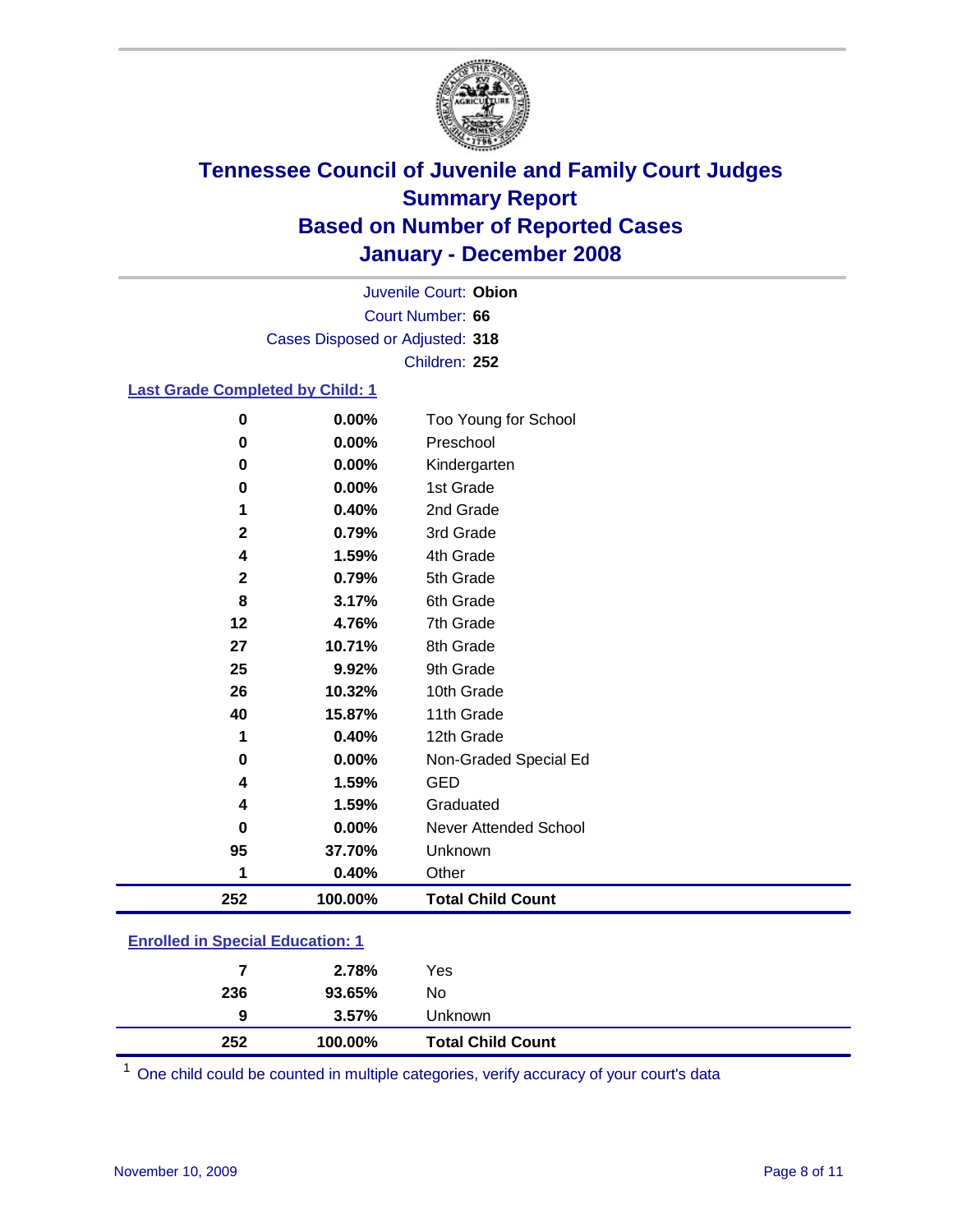

|                              | Juvenile Court: Obion           |                           |  |  |  |
|------------------------------|---------------------------------|---------------------------|--|--|--|
|                              | Court Number: 66                |                           |  |  |  |
|                              | Cases Disposed or Adjusted: 318 |                           |  |  |  |
|                              |                                 | Children: 252             |  |  |  |
| <b>Action Executed By: 1</b> |                                 |                           |  |  |  |
| 410                          | 99.03%                          | Judge                     |  |  |  |
| 0                            | $0.00\%$                        | Referee                   |  |  |  |
| 4                            | 0.97%                           | <b>YSO</b>                |  |  |  |
| 0                            | 0.00%                           | Other                     |  |  |  |
| 0                            | 0.00%                           | Unknown                   |  |  |  |
| 414                          | 100.00%                         | <b>Total Action Count</b> |  |  |  |

### **Formal / Informal Actions: 1**

| 61           | 14.73%   | Dismissed                                        |
|--------------|----------|--------------------------------------------------|
| $\mathbf{2}$ | 0.48%    | Retired / Nolle Prosequi                         |
| 207          | 50.00%   | <b>Complaint Substantiated Delinquent</b>        |
| 54           | 13.04%   | <b>Complaint Substantiated Status Offender</b>   |
| 1            | 0.24%    | <b>Complaint Substantiated Dependent/Neglect</b> |
| 0            | 0.00%    | <b>Complaint Substantiated Abused</b>            |
| 0            | $0.00\%$ | <b>Complaint Substantiated Mentally III</b>      |
| 4            | $0.97\%$ | Informal Adjustment                              |
| 3            | 0.72%    | <b>Pretrial Diversion</b>                        |
| 0            | $0.00\%$ | <b>Transfer to Adult Court Hearing</b>           |
| 0            | $0.00\%$ | Charges Cleared by Transfer to Adult Court       |
| 54           | 13.04%   | Special Proceeding                               |
| $\bf{0}$     | $0.00\%$ | <b>Review Concluded</b>                          |
| 11           | 2.66%    | Case Held Open                                   |
| 17           | 4.11%    | Other                                            |
| 0            | $0.00\%$ | Unknown                                          |
| 414          | 100.00%  | <b>Total Action Count</b>                        |

<sup>1</sup> If different than number of Referral Reasons (414), verify accuracy of your court's data.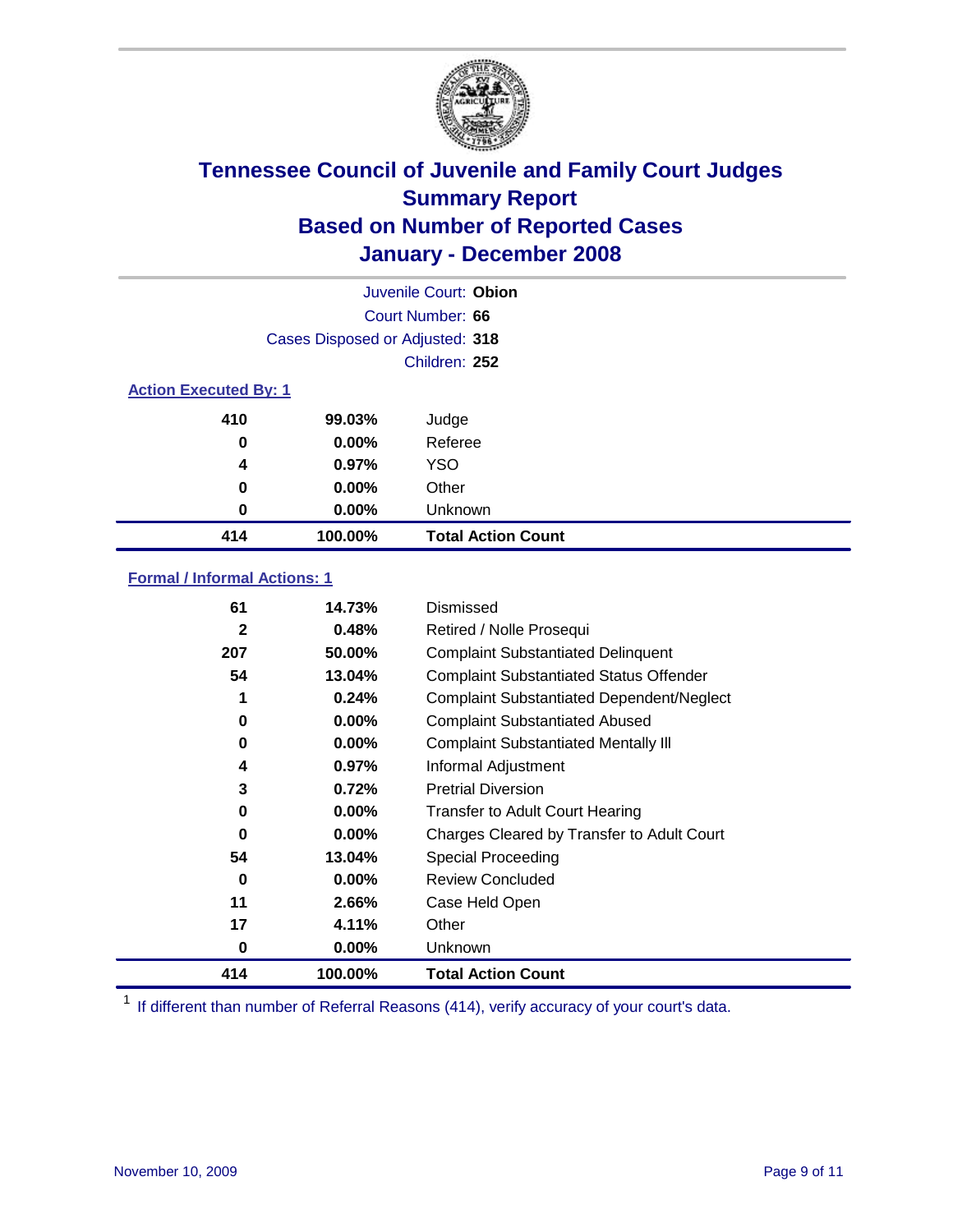

|                       |                                 | Juvenile Court: Obion                                 |
|-----------------------|---------------------------------|-------------------------------------------------------|
|                       |                                 | Court Number: 66                                      |
|                       | Cases Disposed or Adjusted: 318 |                                                       |
|                       |                                 | Children: 252                                         |
| <b>Case Outcomes:</b> |                                 | There can be multiple outcomes for one child or case. |
| 32                    | 4.17%                           | <b>Case Dismissed</b>                                 |
| 0                     | 0.00%                           | Case Retired or Nolle Prosequi                        |
| 24                    | 3.13%                           | Warned / Counseled                                    |
| 25                    | 3.26%                           | <b>Held Open For Review</b>                           |
| 29                    | 3.78%                           | Supervision / Probation to Juvenile Court             |
| 0                     | 0.00%                           | <b>Probation to Parents</b>                           |
| 4                     | 0.52%                           | Referral to Another Entity for Supervision / Service  |
| 3                     | 0.39%                           | Referred for Mental Health Counseling                 |
| 0                     | 0.00%                           | Referred for Alcohol and Drug Counseling              |
| 0                     | 0.00%                           | <b>Referred to Alternative School</b>                 |
| 0                     | 0.00%                           | Referred to Private Child Agency                      |
| 46                    | 6.00%                           | Referred to Defensive Driving School                  |
| 15                    | 1.96%                           | Referred to Alcohol Safety School                     |
| 0                     | 0.00%                           | Referred to Juvenile Court Education-Based Program    |
| 0                     | 0.00%                           | Driver's License Held Informally                      |
| 0                     | 0.00%                           | <b>Voluntary Placement with DMHMR</b>                 |
| 0                     | 0.00%                           | <b>Private Mental Health Placement</b>                |
| 0                     | 0.00%                           | Private MR Placement                                  |
| 0                     | 0.00%                           | Placement with City/County Agency/Facility            |
| 0                     | 0.00%                           | Placement with Relative / Other Individual            |
| 72                    | 9.39%                           | Fine                                                  |
| 112                   | 14.60%                          | <b>Public Service</b>                                 |
| 24                    | 3.13%                           | Restitution                                           |
| 0                     | 0.00%                           | <b>Runaway Returned</b>                               |
| 2                     | 0.26%                           | No Contact Order                                      |
| 0                     | 0.00%                           | Injunction Other than No Contact Order                |
| 0                     | 0.00%                           | <b>House Arrest</b>                                   |
| 1                     | 0.13%                           | <b>Court Defined Curfew</b>                           |
| 0                     | 0.00%                           | Dismissed from Informal Adjustment                    |
| 0                     | 0.00%                           | <b>Dismissed from Pretrial Diversion</b>              |
| 2                     | 0.26%                           | Released from Probation                               |
| 0                     | 0.00%                           | <b>Transferred to Adult Court</b>                     |
| 0                     | 0.00%                           | <b>DMHMR Involuntary Commitment</b>                   |